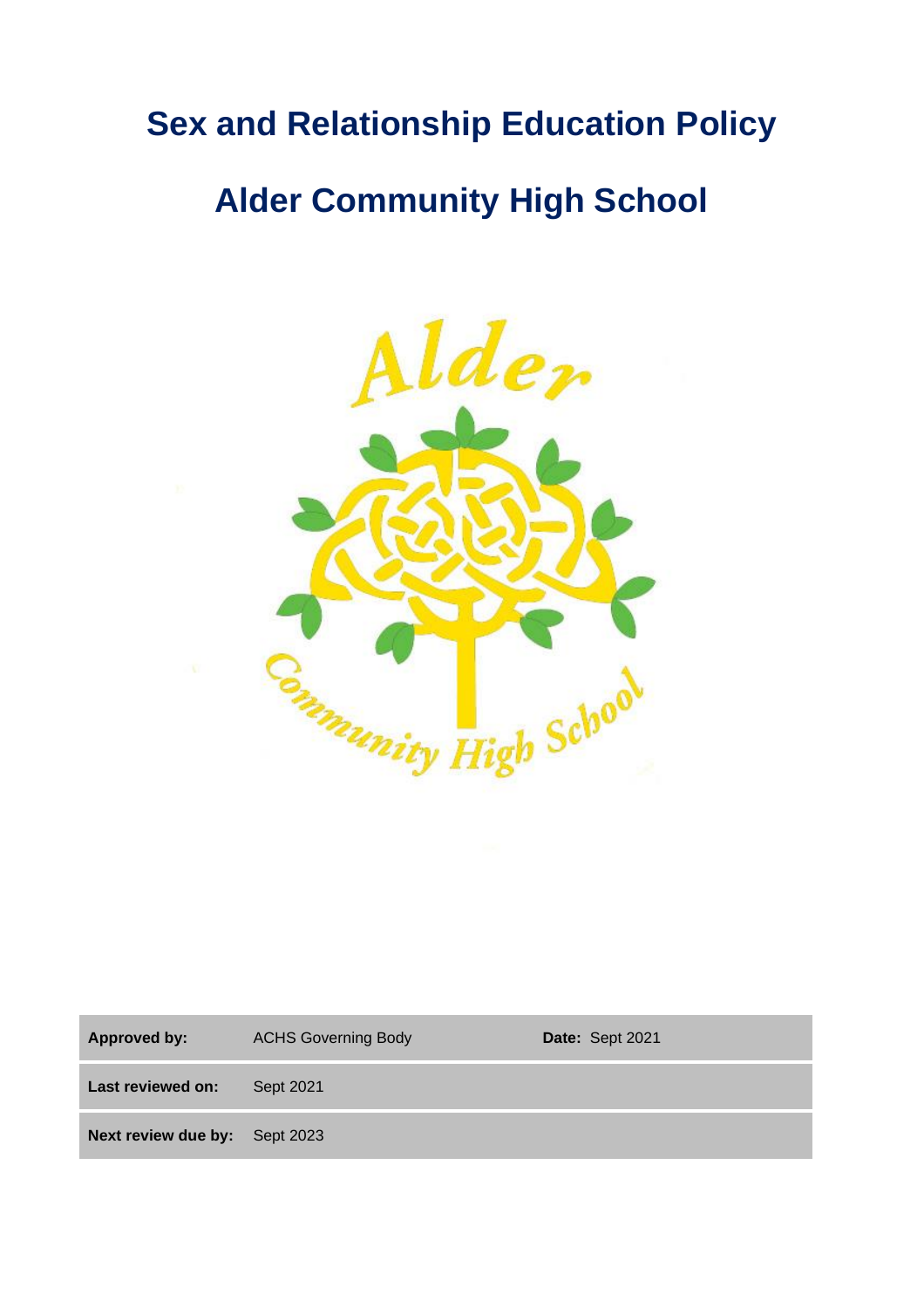# **Contents**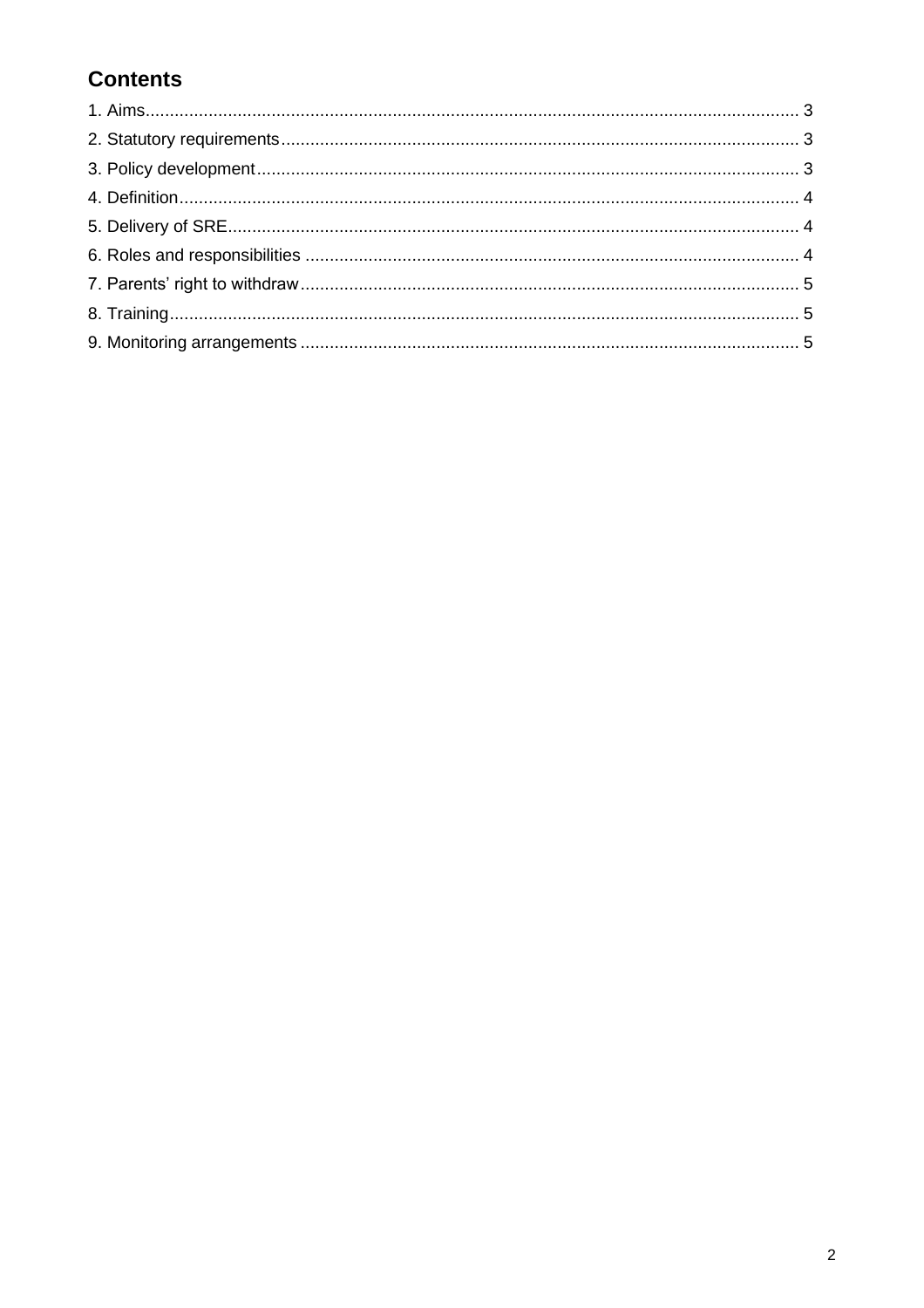# **1. Aims**

The PSHE curriculum takes full account of the government's statutory guidance on RSE and health Education. (June 2019). We aim to prepare students to take their place in society as responsible and risk aware citizens. The curriculum has been carefully sequenced taking into account age appropriateness to provide students with knowledge that will enable them to make informed decisions about their wellbeing, health and knowledge and to develop the resilience to ask for and know when to seek support and advice.

The curriculum is designed to support students to embrace the challenges of adult life, equipping them with the knowledge that will enable them to make informed decisions about their wellbeing, health and relationships and to build their self-efficacy. Students can also put this knowledge into practice as they develop the capacity to make sound decisions when facing risks, challenges and complex contexts.

The aims of sex and relationship education (SRE) at our school are to:

- Provide a framework in which sensitive discussions can take place
- Prepare students for puberty, and give them an understanding of sexual development and the importance of health and hygiene
- Help pupils develop feelings of self-respect, confidence and empathy
- Create a positive culture around issues of sexuality and relationships
- Teach students the correct vocabulary to describe themselves and their bodies

#### **2. Statutory requirements**

Under [section 3.6 of the National Curriculum,](https://www.gov.uk/government/publications/national-curriculum-in-england-framework-for-key-stages-1-to-4/the-national-curriculum-in-england-framework-for-key-stages-1-to-4) SRE is compulsory from year 7 onwards.

Secondary schools must have regard to [guidance](https://www.gov.uk/government/publications/sex-and-relationship-education) issued by the secretary of state as outlined in section 403 of the [Education Act 1996.](http://www.legislation.gov.uk/ukpga/1996/56/contents)

If academies do teach SRE, they are required by their funding agreements to have regard to [guidance](https://www.gov.uk/government/publications/sex-and-relationship-education) issued by the secretary of state as outlined in section 403 of the [Education Act 1996.](http://www.legislation.gov.uk/ukpga/1996/56/contents)

At Alder Community High School, we teach SRE as set out in this policy.

# **3. Policy development**

This policy has been developed in consultation with staff, pupils and parents. The consultation and policy development process involved the following steps:

- 1. Review a member of staff or working group pulled together all relevant information including relevant national and local guidance
- 2. Staff consultation all school staff were given the opportunity to look at the policy and make recommendations
- 3. Parent/stakeholder consultation parents and any interested parties are invited to attend a meeting about the policy
- 4. Student consultation we investigated what exactly pupils want from their SRE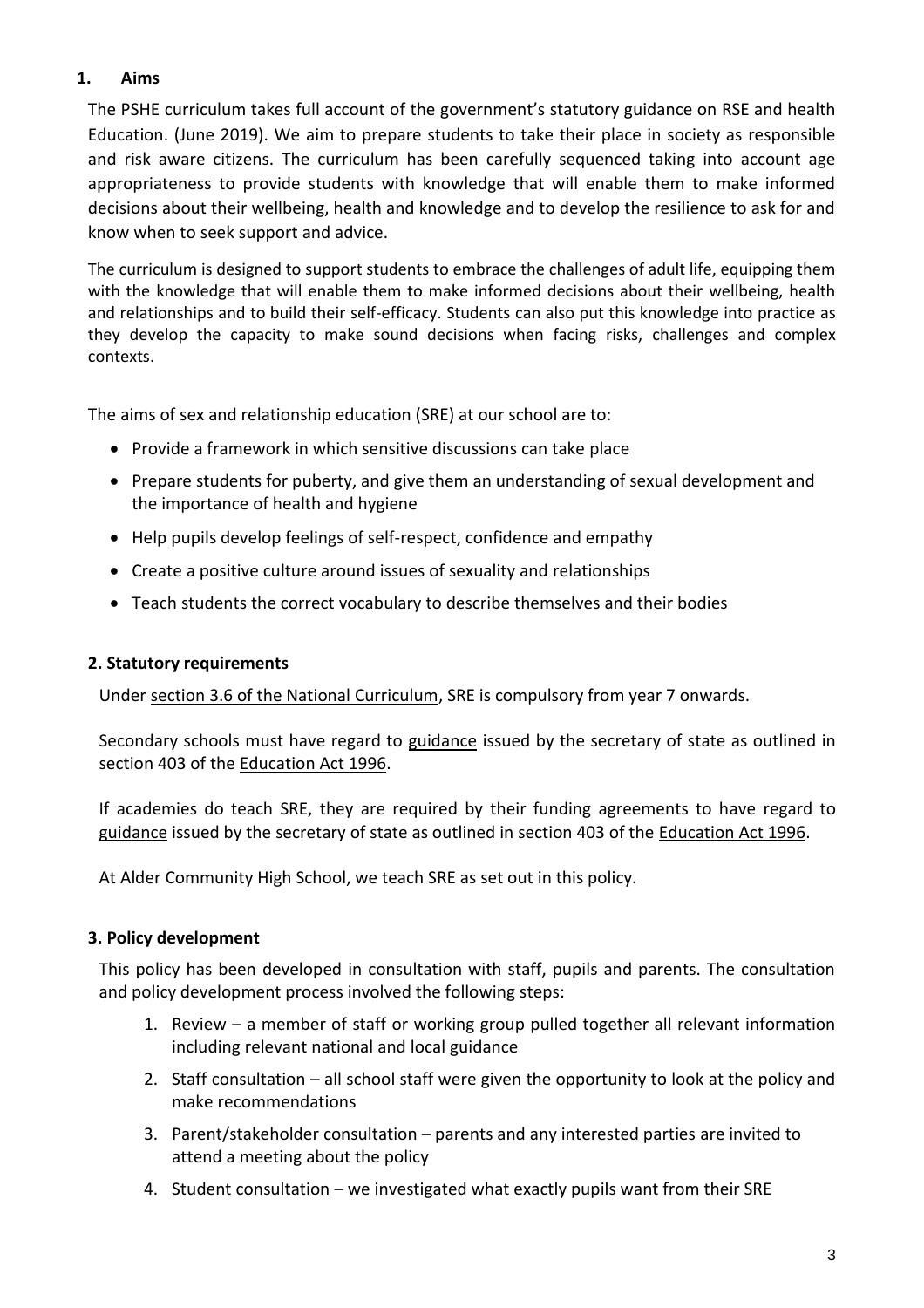5. Ratification – once amendments were made, the policy was shared with governors and ratified

# **4. Definition**

SRE is about the emotional, social and cultural development of pupils, and involves learning about relationships, sexual health, sexuality, healthy lifestyles, diversity and personal identity.

SRE involves a combination of sharing information, and exploring issues and values.

# **SRE is not about the promotion of sexual activity**.

# **5. Delivery of SRE.**

SRE is taught within the Citizenship and personal, social, health and economic (PSHE) education curriculum. Biological aspects of SRE are taught within the science curriculum, and other aspects are included in religious education (RE).

Students also receive stand-alone sex education sessions delivered by a trained health professional in Year 9 and Year 10.

The curriculum has been planned to ensure accessibility for all students. Students with SEND and particularly those who may be considered more vulnerable to exploitation and bullying have been taken into consideration in the planning of individual schemes of work. The curriculum will allow students to discuss potentially sensitive issues. Students will be made aware of how to raise their concerns or make a report and how any report will be handled.

Across all Key Stages, students will be supported with developing the following skills:

- Communication, including how to manage changing relationships and emotions
- Recognising and assessing potential risks
- **Assertiveness**
- Seeking help and support when required
- Informed decision-making
- Self-respect and empathy for others
- Recognising and maximising a healthy lifestyle
- Managing conflict
- Discussion and group work

These skills are taught within the context of family life.

#### **6. Roles and responsibilities**

#### **6.1 The governing board**

The governing board will approve the SRE policy, and hold the Principal to account for its implementation.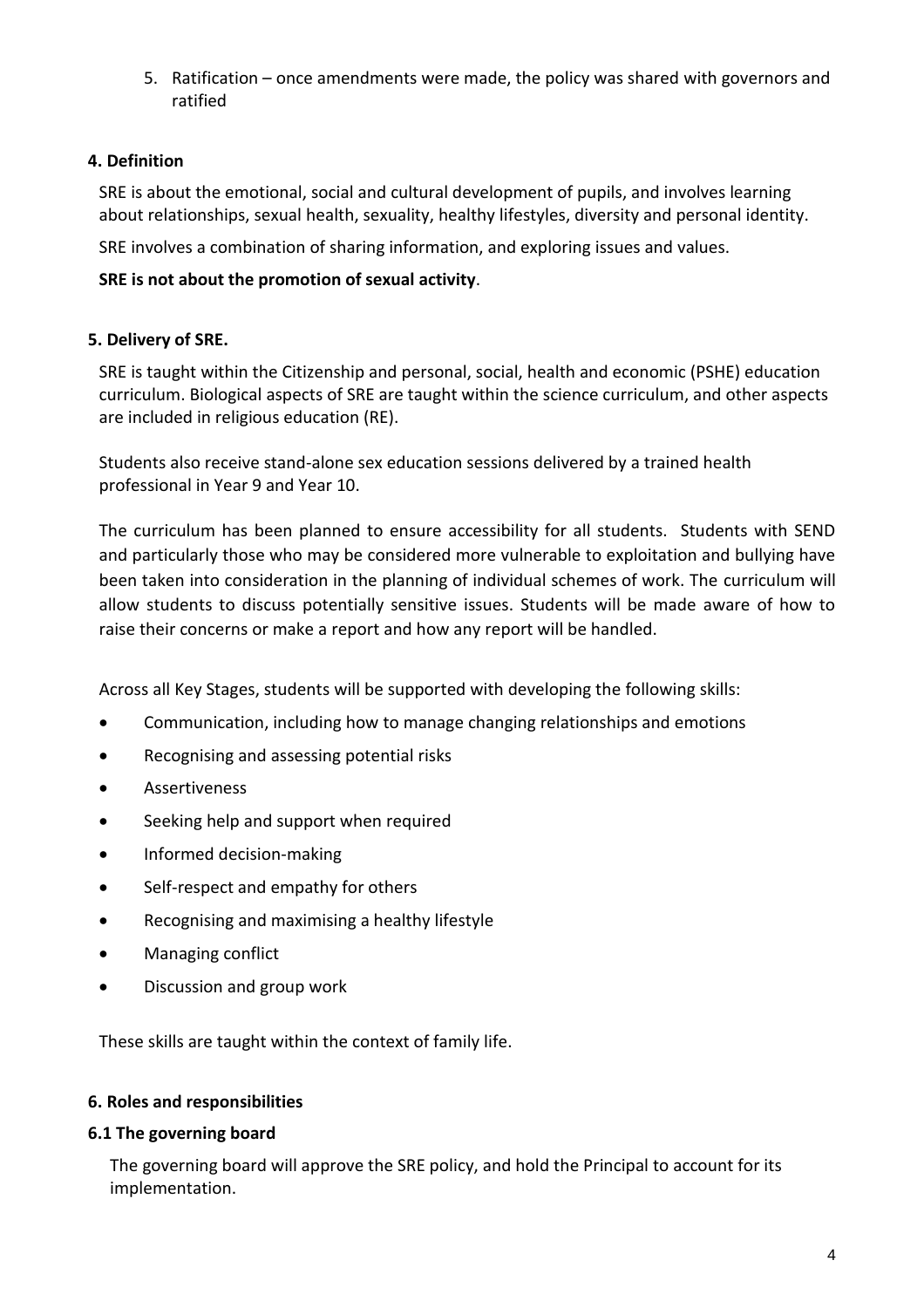#### **6.2 Head teacher**

The Head teacher is responsible for ensuring that SRE is taught consistently across the school, and for managing requests to withdraw pupils from [non-statutory/non-science] components of SRE (see section 7).

#### **6.3 Staff**

Staff are responsible for:

Delivering SRE in a sensitive way

Modelling positive attitudes to SRE

Monitoring progress

Responding to the needs of individual pupils

Responding appropriately to pupils whose parents wish them to be withdrawn from the [nonstatutory/non-science] components of SRE

Staff do not have the right to opt out of teaching SRE. Staff who have concerns about teaching SRE are encouraged to discuss this with the Head teacher.

# **6.4 Students**

Students are expected to engage fully in SRE and, when discussing issues related to SRE, treat others with respect and sensitivity.

# **7. Parents' right to withdraw**

Parents have the right to withdraw their children from the [non-statutory/non-science] components of SRE.

Requests for withdrawal should be put in writing and addressed to the Head teacher. A copy of withdrawal requests will be placed in the pupil's educational record. The Head teacher will discuss the request with parents and take appropriate action. Alternative work will be given to students who are withdrawn from SRE.

# **8. Training**

Staff are trained on the delivery of SRE as part of their induction and it is included in our continuing professional development calendar.

The Head teacher will also invite visitors from outside the school, such as school nurses or sexual health professionals, to provide support and training to staff teaching SRE.

# **9. Monitoring arrangements**

The delivery of SRE is monitored by the Curriculum Leader of PSHE through:

Student discussions, lesson visits and official interviews and in depth work scrutiny. SOW are planned collaboratively and specialist teachers teach all lessons.

Class teachers as part of our internal assessment systems monitor pupils' development in SRE.